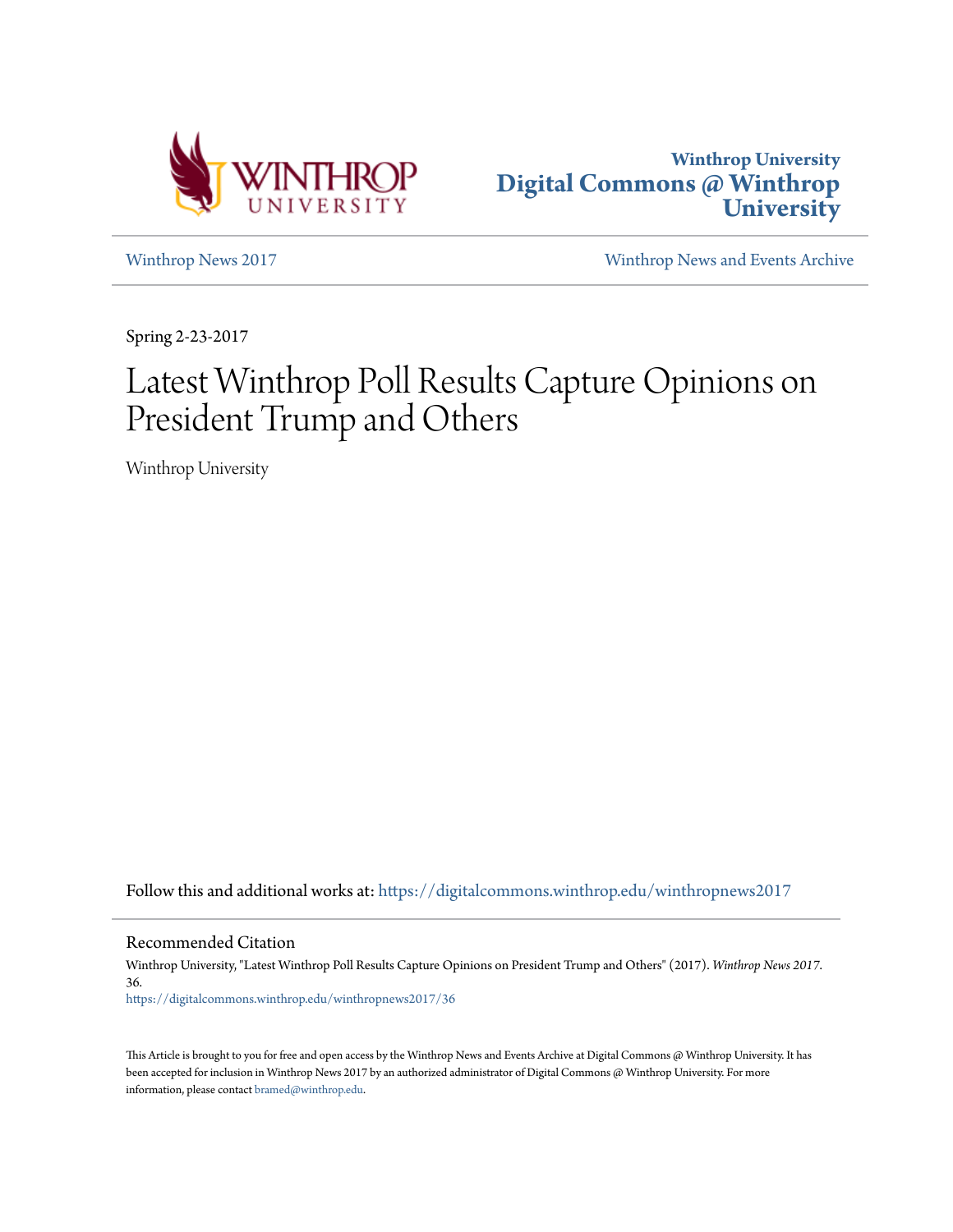



**AFFAIRS ATHLETICS GIVING**

02/23/2017

**ABOUT ADMISSIONS & AID ACADEMICS STUDENT**

**C** SHARE

上脸身。

All News

Archives

RSS News Feeds

Winthrop in the News

# **Latest Winthrop Poll Results Capture Opinions on President Trump and Others**

## **Quick Facts**

**President Trump's approval numbers in South** Carolina are higher than his current national approval rating.

Within his own party, the 45th president has support from 77% of residents who are Republican or lean towards the GOP. Donald Trump received nearly 55% of the November presidential votes cast in South Carolina.



ROCK HILL, SOUTH CAROLINA – The latest Winthrop Poll results show that 47% of South Carolina residents disapprove of how President Donald Trump is handling the nation's top job, while 44% approve. His approval numbers in South Carolina are higher than his current national approval rating.

Within his own party, the **45th president** has support from 77% of residents who are Republican or lean towards the GOP. Donald Trump received nearly 55% of the November presidential votes cast in South Carolina.

Scott Huffmon

Since his January inauguration, Trump has stirred up varying emotions across the country.

**Winthrop Poll respondents** were given a range of adjectives to describe Trump, the results of which reflect a wide spectrum. Among the findings were these observations:

- More than three-quarters of South Carolina Republicans said they are proud of the president, said he's confident, and stands up for people like them.

- More than four-fifths of African Americans in SC said the word "safe" inaccurately described how

Trump made them feel. Nearly 80% of them disapprove of how Trump is handling his job.

- Only 39% of residents describe Trump as thoughtful.

#### CLICK HERE FOR QUESTIONS AND ANSWERS.

#### **SC GOVERNOR HENRY MCMASTER AND OTHERS**

**S.C. Governor Henry McMaster's approval rating** in South Carolina is 44% but more than a 1/3 of residents said that they don't know whether they approve or disapprove of him. His approval rating is 28 points higher than his disapproval rating. Elected as the lieutenant governor, McMaster took over as governor on Jan. 24 after Trump tapped S.C. Governor Nikki Haley to be the United Nations ambassador.

Meanwhile, **Congress** received a stamp of approval from one-quarter of respondents and the **S.C. General Assembly** got a nod from 45% of those polled. **U.S. Sen. Lindsey Graham** has a 46% disapproval rating. The state's junior senator, **U.S. Sen. Tim Scott**, who is more highly rated among the Republican base, has a 55% approval rating among the general population.

When asked on a scale from 0 ("cool") to 100 ("warm"), or 50 (neither warm nor cold), how they felt about people, movements or symbols, respondents' average "feeling thermometer" scores were: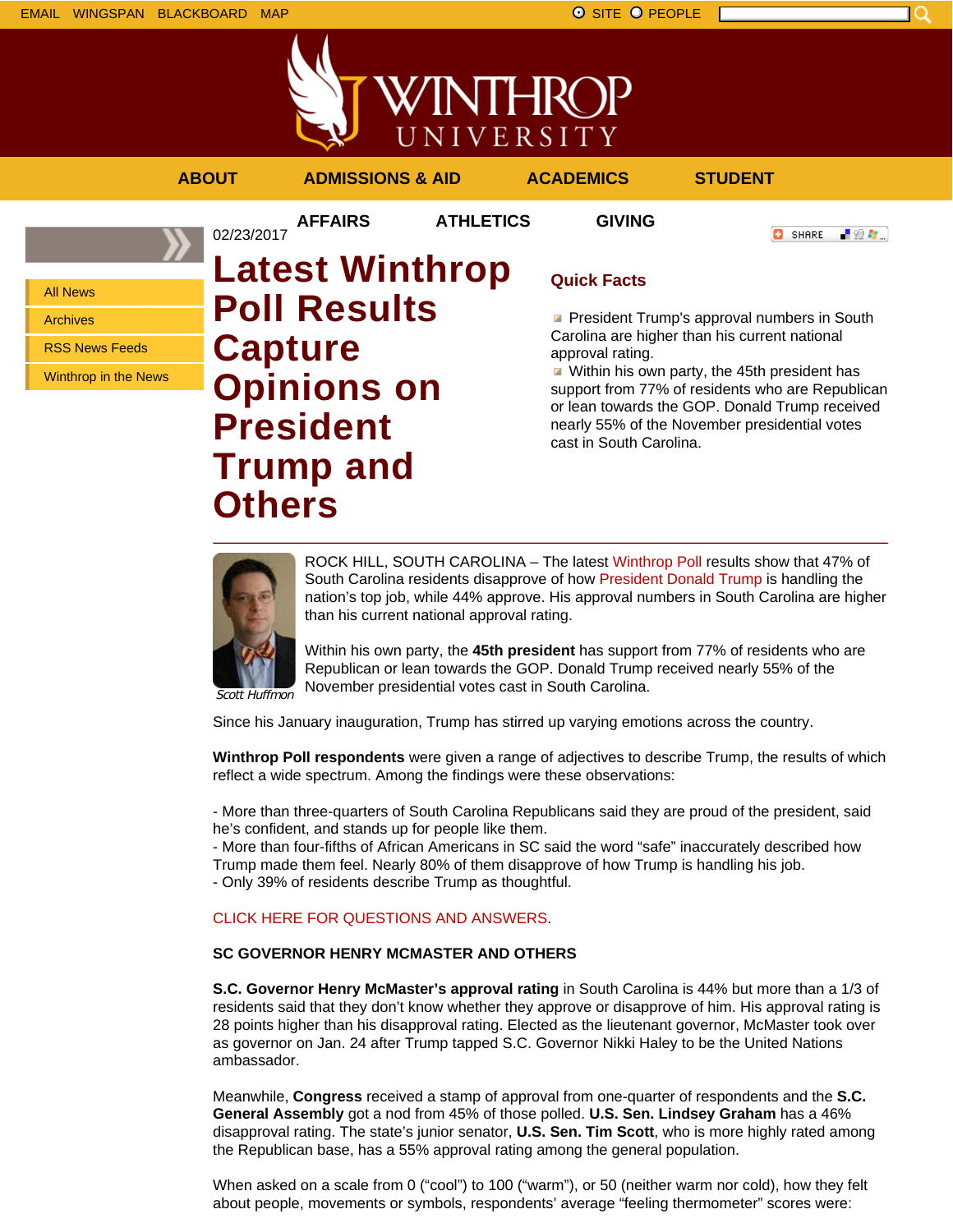- Donald Trump, 48
- Barack Obama, 61
- Muslims, 59
- Hispanics, 71
- Refugees coming to America from other countries, 51
- Whites or Caucasians, 75
- Blacks or African Americans, 78
- The Confederate flag, 41
- The Police, 74
- Black Lives Matter movement, 48

The average feeling thermometer score for each item could vary widely by subgroup of respondents.

#### **ECONOMY**

More than half of South Carolina residents (59%) said **our country's economy** is very good or fairly good, and a majority believes this country's conditions as a whole are getting better. Two out of three residents think **South Carolina** is moving in a positive direction, and 70% think the condition of the state's economy is either very or fairly good.

Nearly 60% described their own financial situation as good or excellent.

S.C. residents said **immigration** is the **most important problem facing the United States**, followed by the economy, racism, Donald Trump, and political division. Those surveyed said the most important issues facing the **Palmetto State** are **roads/bridges/infrastructure**, jobs or unemployment, education, economy, and racism.

### **RACIAL ISSUES**

Half of **S.C. African American respondents** said their race contributes to their personal identity. About 40% of African Americans rated the country's race relations as poor, while 57% of whites rated it as either good or only fair. In the Palmetto State, African Americans said that things were a bit better, as 37% rated state race relations as poor, while three-fourths of whites rated it as excellent, good or only fair.

Fewer than half of African American residents (49%) said they were discriminated in the past year because of their race or ethnicity, while only 24% of white residents felt the same way. A majority of both groups, particularly blacks (92%) feel that it is important for people of their race to work together to change laws that are unfair to their race or ethnicity. Sixty percent of blacks said they felt ignored on certain issues because of their race.

#### **MISCELLANEOUS ISSUES**

The **Winthrop Poll** looked at a series of other issues that Palmetto State residents may be concerned about:

• Four of out of five residents favored making it a crime to post online or share **sexually explicit pictures** without the expressed consent of those in the pictures.

• Eighty-one percent of respondents favored requiring employers to make **reasonable accommodations for pregnant employees** unless the employer could demonstrate that the accommodation imposed an undue hardship on the business.

• Nearly 70% favored requiring schools to base their curriculum on reproductive health solely on **evidence-based research**, where "evidence-based" means "programs or interventions supported by credible scientific studies that find associated decreases in risk behaviors or adverse health outcomes."

• Sixty-three percent favored an amendment to the S.C. Constitution to create an **Independent Reapportionment Commission** that would be in charge of redrawing voter district lines when the population changes.

• More than 80% approved of the death penalty for **Dylann Roof**, the young man who entered the historically black Emanuel African Methodist Episcopal Church in Charleston and shot ten members who were gathered for Bible study in June 2015. Nine of them died. Roof received the death penalty in January.

#### **METHODOLOGY**

For this **latest Winthrop Poll**, callers surveyed 703 South Carolina residents by landline and cell phones between Feb.12-21. Results which use all respondents have a margin of error margin of error of approximately +/- 3.7% at the 95% confidence level. Subgroups have higher margins of error. Margins of error are based on weighted sample size.